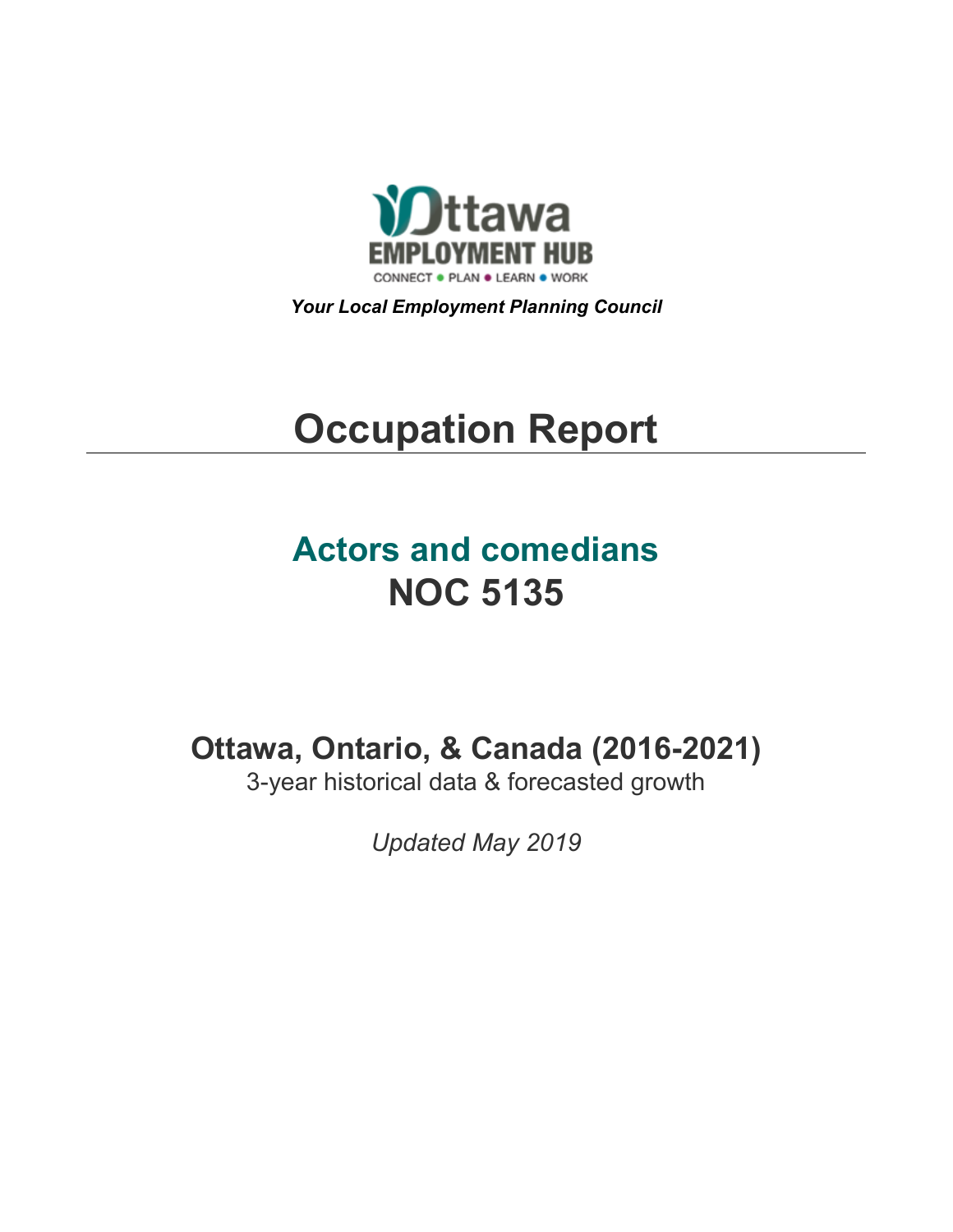

#### **Actors and comedians Ottawa Outlook**

NOC 5135 **Limited**  $\uparrow$  Fair  $\uparrow$   $\uparrow$  Good  $\uparrow$   $\uparrow$   $\uparrow$ 

*Based on past and forecasted growth.*

#### **A Local Snapshot**

- Employment in this occupation **decreased in Ottawa from 2016 to 2018** (**6.3%**); it is forecast to **remain stable** over the next three years.
- **11.1%** were **unemployed in Ottawa in 2016; 139 (78.5%)** of those in this occupation were **selfemployed**.
- **Median hourly wage** for this occupation was **\$17.56**.
- **47.4%** of the 2018 jobs were in the **Independent artists, writers and performers** industry sector.
- Ottawa has a **lower share of this occupation** than the nation.
- **Provincially**, this occupation remained stable from 2016 to 2018; it is expected to increase **2.1%** over the next three years.

#### **Overview**

| <b>Ottawa Jobs (2018)</b>          | <b>177</b> (79% self-employed = 139) |                      |       |
|------------------------------------|--------------------------------------|----------------------|-------|
| 2016 Ottawa Unemployment Rate      | 11.1%                                | Ontario              | 16.5% |
| Location Quotient to Nation (2018) | 0.52                                 |                      |       |
| Change in Jobs (2016 - 2018)       | $-6.3%$                              | $(2018 - 2021)$ 0.0% |       |

*NOTE: Location quotient (LQ) is a way of quantifying how concentrated a particular occupation is in a region compared to the nation or province. A quotient of 1.00 means Ottawa has the same share of the occupation as the nation/province. A quotient higher than 1.00 means Ottawa has a greater share, and lower than 1.00 means Ottawa's share is lower than the average.*

#### **OTTAWA | Percentile Earnings** *(not including self-employed)*



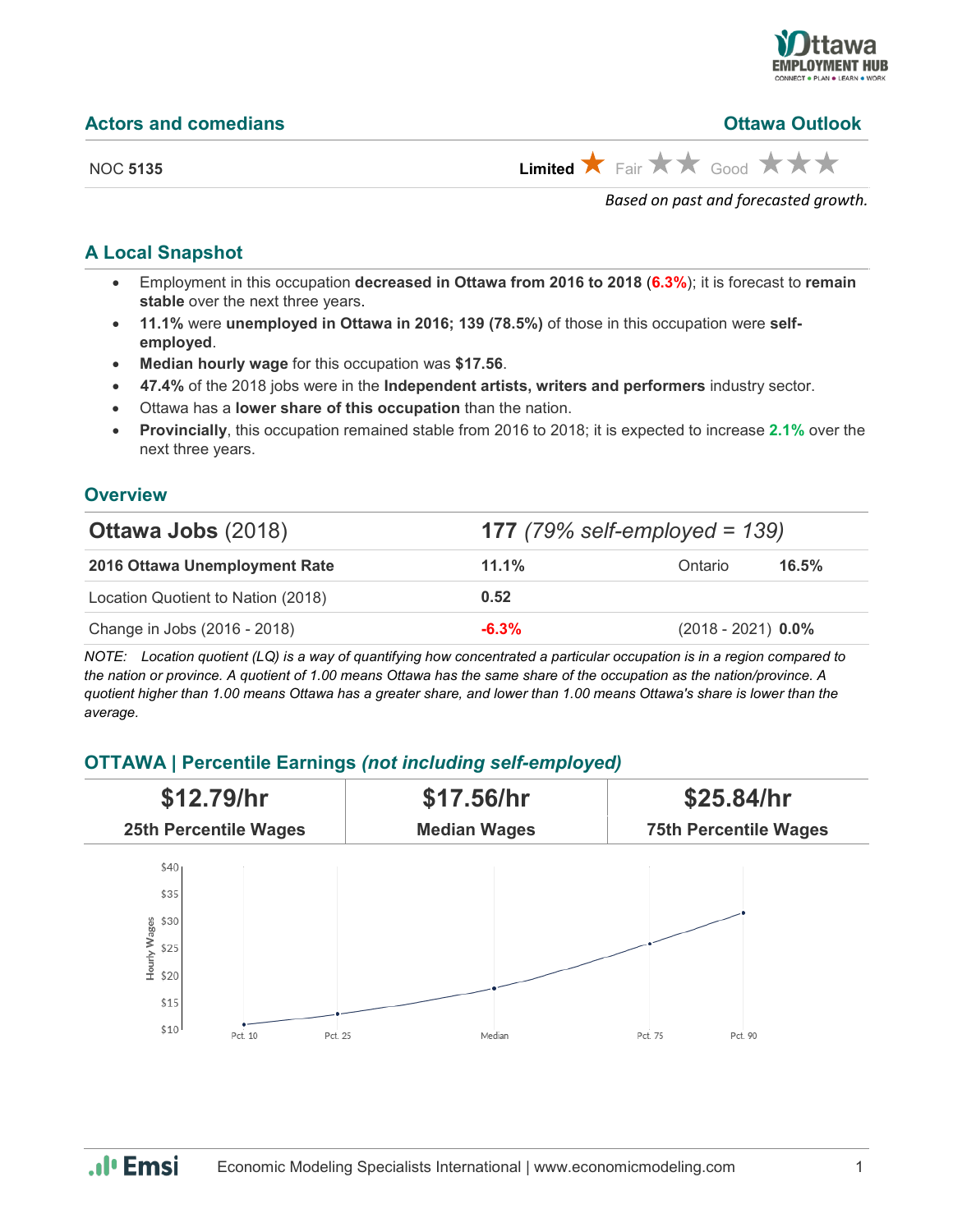

#### **Ottawa | Growth**

| 189              | 177              |                    | $-6.3\%$             |
|------------------|------------------|--------------------|----------------------|
| <b>2016 Jobs</b> | <b>2021 Jobs</b> | Change (2016-2021) | % Change (2016-2021) |

### **Regional Trends**



|           | <b>Region</b> |               | <b>2016 Jobs</b> | <b>2021 Jobs</b> | Change | % Change |
|-----------|---------------|---------------|------------------|------------------|--------|----------|
| - 1       | Ottawa        |               | 189              | 177              | $-12$  | $-6.3%$  |
| a k       | Ontario       |               | 4,422            | 4,518            | 96     | 2.2%     |
|           | Canada        |               | 9,557            | 11,060           | 1,503  | 15.7%    |
|           |               | <b>Ottawa</b> |                  | <b>Ontario</b>   |        | Canada   |
| 2016 Jobs |               | 189           |                  | 4,422            |        | 9,557    |
| 2017 Jobs |               | 187           |                  | 4,489            |        | 10,317   |
| 2018 Jobs |               | 177           |                  | 4,424            |        | 10,599   |
| 2019 Jobs |               | 177           |                  | 4,461            |        | 10,778   |
| 2020 Jobs |               | 177           |                  | 4,492            |        | 10,930   |
| 2021 Jobs |               | 177           |                  | 4,518            |        | 11,060   |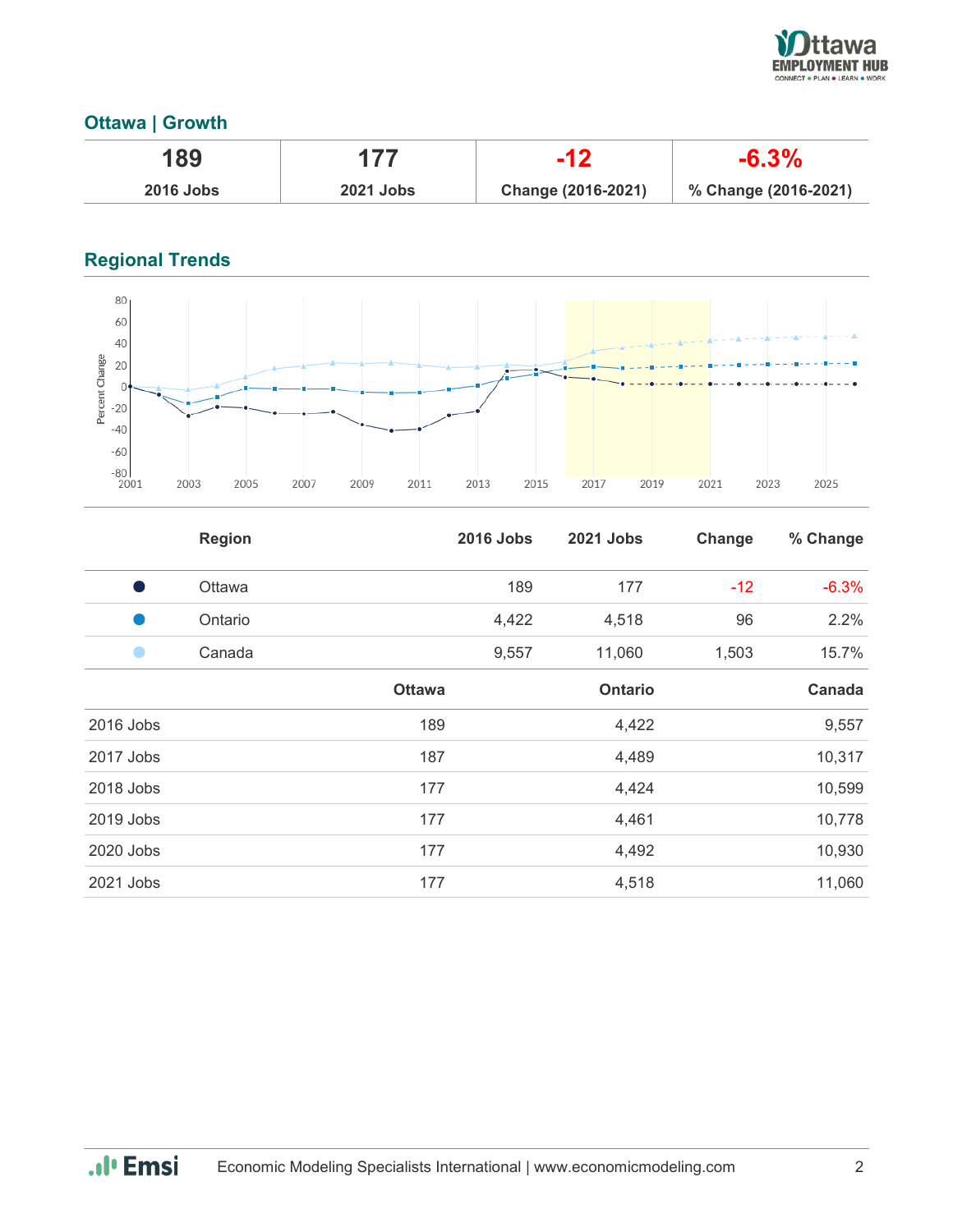

#### **Ottawa | Industries Employing this Occupation**

| <b>Industry</b>                             | Occupation<br>Jobs in<br><b>Industry</b><br>(2018) | $%$ of<br><b>Occupation</b><br>in Industry<br>(2018) | % of Total<br>Jobs in<br><b>Industry</b><br>(2018) |
|---------------------------------------------|----------------------------------------------------|------------------------------------------------------|----------------------------------------------------|
| Independent artists, writers and performers | 84                                                 | 47.4%                                                | 3.9%                                               |
| Performing arts companies                   | 60                                                 | 33.9%                                                | 6.6%                                               |
| Other schools and instruction               | 12                                                 | 6.6%                                                 | $0.2\%$                                            |
| Motion picture and video industries         | ~10                                                | 3.1%                                                 | 0.3%                                               |
| <b>Universities</b>                         | ~10                                                | 2.8%                                                 | $0.0\%$                                            |

*NOTE: Inverse staffing patterns provides a table of percentages that shows how regional occupations are divided up among regional industries. For example, an inverse staffing pattern for registered nurses may show that 70% of RNs are employed by hospitals, 10% by local government (i.e., public schools), 10% by nursing homes, and 10% by offices of physicians.*

#### **Educational programs and completions in Ottawa** *(public institutions only***)**

|                 | 3                                                  | 84                        |  |
|-----------------|----------------------------------------------------|---------------------------|--|
| Programs (2016) |                                                    | <b>Completions (2016)</b> |  |
| <b>CIP Code</b> | Program                                            | <b>Completions (2016)</b> |  |
| 50.05           | Drama/theatre arts and stagecraft<br>68            |                           |  |
| 50.01           | 15<br>Visual, digital and performing arts, general |                           |  |
| 50.99           | Visual and performing arts, other                  | $\Omega$                  |  |

*NOTE: EMSI Analyst uses Statistics Canada's PSIS data to compile completions for postsecondary programs offered in Canada, classified by the 2016 CIP codes. 2016 data includes those who graduated in spring 2017.*

#### **Job Postings by Month**

.**.**I<sub>I</sub> Emsi



*NOTE: Based on newly published job postings first found between January 01, 2018 and December 31, 2018 AND location is Ottawa Census Sub-division, Vicinity Jobs.*